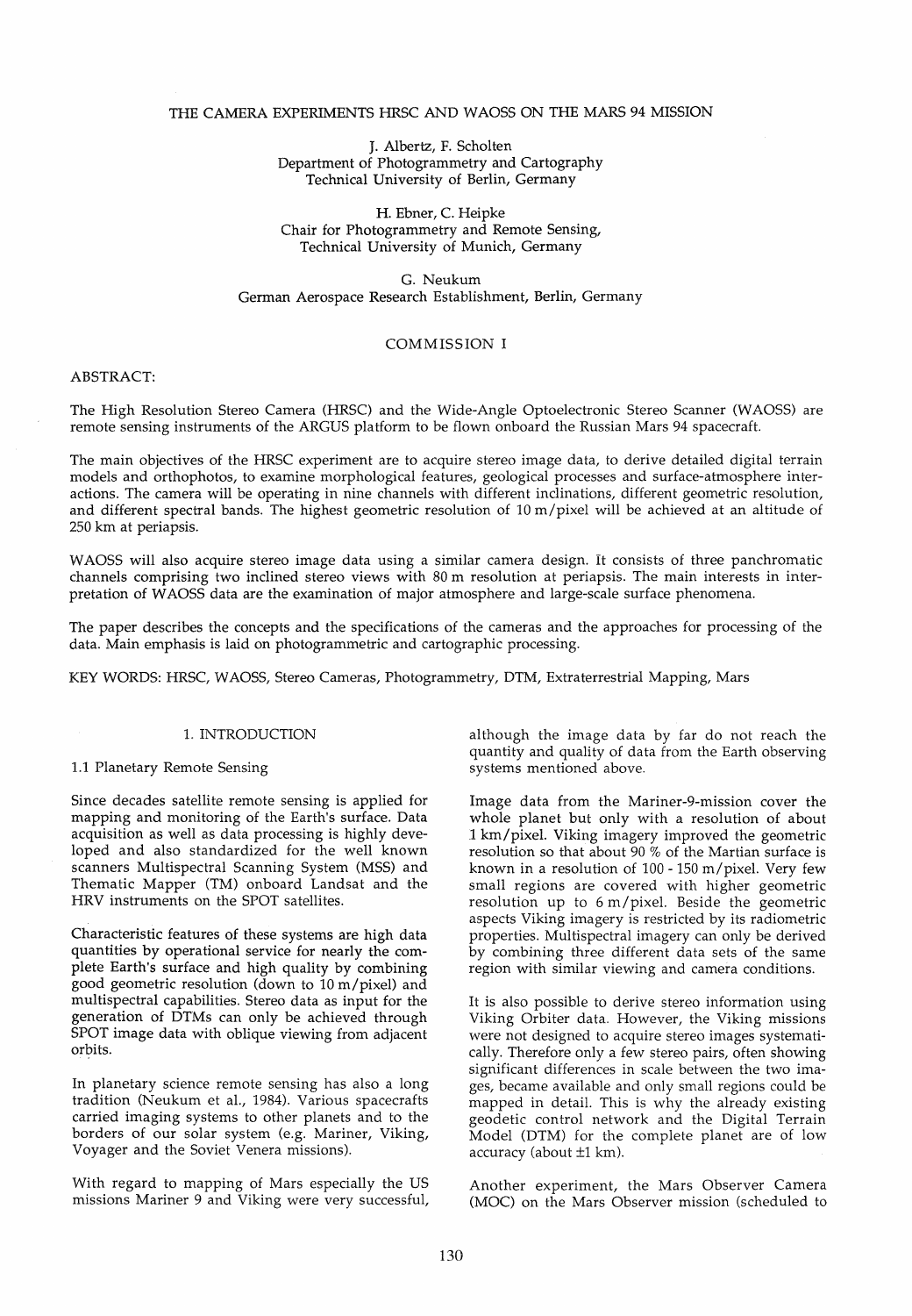launch in September 1992), will also acquire images of the surface and atmosphere of Mars. MOC will yield complete coverage of the planet at approximately 7.5 km/pixel and will acquire high resolution image data at approximately 1.4 m/pixel for small regions of 2.8 km  $\times$  2.8 km. Nevertheless, MOC will not fulfill the science objectives of the Mars 94 experiments, because it will not have stereo capability.

## 1.2 Objectives of the Mars 94 Camera Experiments

Despite many scientific achievements there remain many open questions about the evolution and history of the Red Planet, which can be directly addressed by the High Resolution Stereo Camera (HRSC) and Wide-Angle Optoelectronic Stereo Scanner (WAOSS) imaging experiments (Neukum et *al.,* 1990; Oertel et al., 1991). The quality of imagery and the coverage of Mars by the combination of HRSC and WAOSS is expected to be much superior to the Viking ones and will open a new domain of detailed scientifie investigation of Mars at a local and regional scale. The HRSC multisensor experiment will allow to image parts of the Martian surface down to 10 m resolution in combination with stereo and multispectral information.

The methods that will be used for the evaluation of the HRSC and WAOSS data after systematic image processing are those of

- Photogrammetry,
- Cartography,
- Photodinometry (also called shape from shading),
- Spectrophotometry, and
- Photogeology.

For the interpretation of the Martian topography, for understanding the processes whieh formed the different surface morphologies, and for the selection and verifieation of future landing, three dimensional information is absolutely necessary. It must be one of the top-priority goals of any future Mars mission to obtain such information. Only in this way we can hope to come doser to deciphering the geologie history of Mars. Besides this the WAOSS stereo images will give the opportunity to monitor atmospherie processes. Weather observations, the estimation of doud dimensions and velocities and even the development of dust storms will be subject to scientific investigations.

Therefore, in the HRSC and WAOSS experiments emphasis is given to the acquisition of adequate data for deducing information concerning the Martian topography and atmosphere. This will be possible by the unique feature of both experiments, the 3-line stereo viewing capability, and the photometrie and colour information of the HRSC images. In the first case, methods of digital photogrammetry will be applied; in the second case, new photometric models of the diffuse reflection of the Martian surface will be used to derive information on local slopes (photoclinometry) and on local surface material. A new approach is the combination of results from digital photogrammetry and photoclinometry of the HRSC experiment in order to produce digital terrain models whieh are expected to be superior to those derived by either method separately.

1.3 Participants in the Experiments

As part of the Mars 94 mission the HRSC and WAOSS experiments define the German contribution to this multinational space research project. The Principal Investigator for the combined HRSC/ WAOSS experiment is Prof. Dr. G. Neukum from the German Aerospace Research Establishment (DLR). Among other obligations he is responsible for the scientific guidance of the experiments and the coordination of the different working groups involved.

So far the DLR in Oberpfaffenhofen near Munieh was responsible for the experiment coordination and the development of the HRSC instrument whieh is manufactured by a private company. The WAOSS camera is being developed and produced at the DLR institute in Berlin-Adlershof, the former GDR Space Research Institute (IKF). Since early this year the camera experiments were combined and the DLR working group of Oberpfaffenhofen moved to Berlin. This is why the complete project is now organized by the new institutes of DLR at Berlin-Adlershof.

The camera experiments found a widespread interest in the scientific community. Therefore an interdisciplinary science team will contribute to the evaluation and interpretation of the data. It comprises experts in planetary science, geology, geophysics, geomorphology, meteorology, etc. Photogrammetry and cartography are of central importance for the project.

The working group for photogrammetry and cartography for both experiments consists of the Department of Photogrammetry and Cartography at the Technieal University of Berlin (TUB) represented by Prof. Dr.-Ing. J. Albertz as Co-Investigator, the Chair for Photogrammetry and Remote Sensing at the Technieal University of Munich (TUM) represented by Prof. Dr.-Ing. H. Ebner as Co-Investigator, and, to ensure the integration with other scientifie working groups of the experiments, a photogrammetry-oriented team of scientists at the DLR in Berlin-Adlershof. Main objectives of the photogrammetric/ cartographie working group are the photogrammetric restitution, the generation of DTMs, the production of orthoimages and image maps as well as several follow-up products.

#### 2. THE MARS 94 MISSION

# 2.1 The Mars 94 Spacecraft

The Mars 94 mission is part of a long term Russian Mars exploration program which extends beyond the year 2000. The present planning includes a number of separate missions, ranging from unmanned to possibly manned missions to Mars.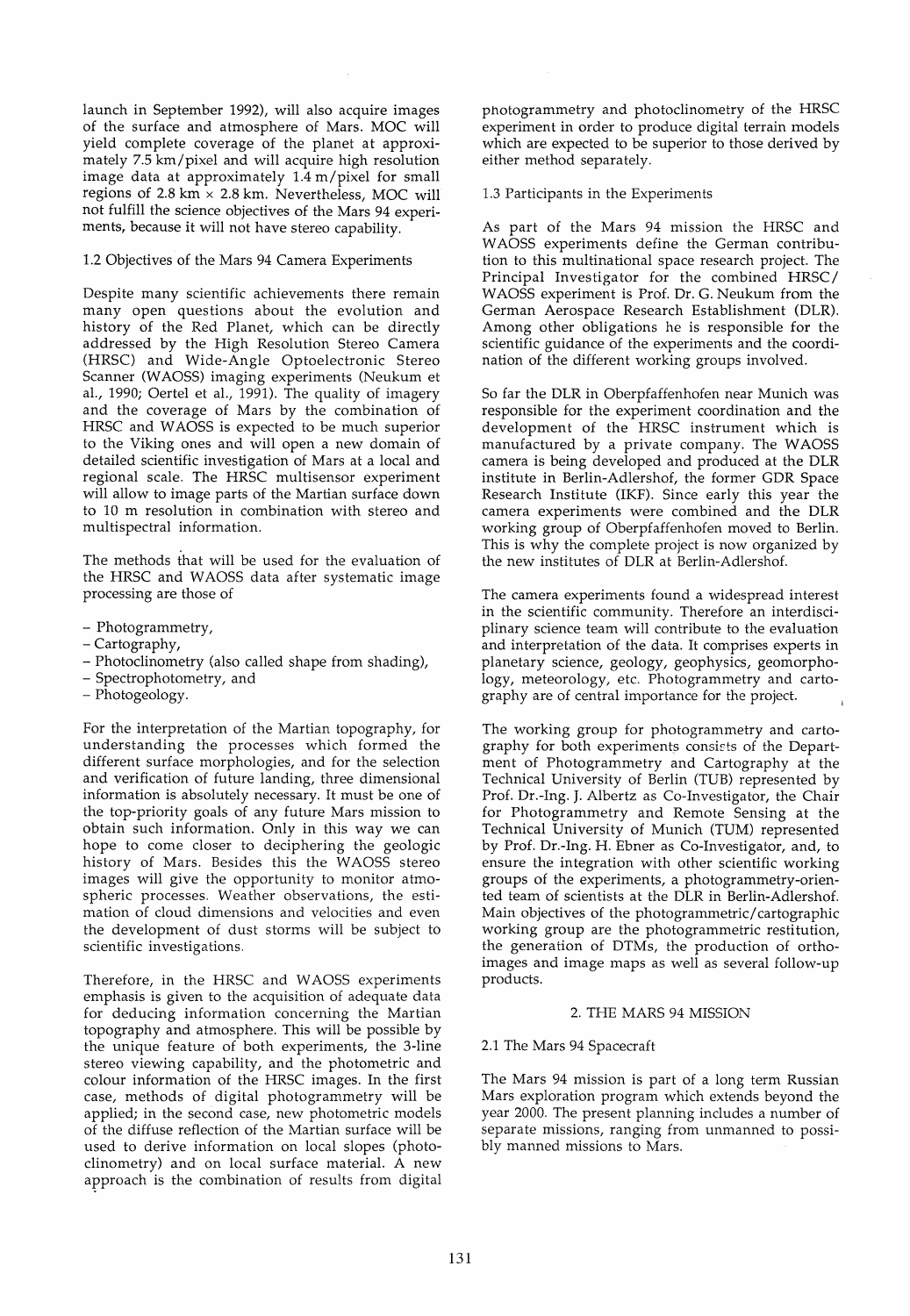This mission is planned as a two spacecraft mission. For the Russian side the two spacecraft concept is a commonly used redundancy technique. As for observation conditions, it allows for comparative observations and, in case of full parallel observations twice the amount of returned data.

The present planning, however, is based upon a mission scenario with only one of the two spacecrafts being momentarily active (and the other spacecraft being activated alternatively).

The type of spacecraft is similar to that used during the Phobos mission 1989. Modifications have been made with respect to some mechanical structures and the control system. The spacecraft is (nearly) inertially stabilized with one axis pointing to the sun and another axis pointing to Canopus. As the position of Canopus lies 28° off the south pole of the ecliptic, the spacecraft wobbles slowly over the period of one Martian year.

The Mars 94 mission is characterized by an elliptie and highly eccentric orbit with a periapsis height of about 250 km (figure 1, Buma et al., 1991). Due to the oblateness of Mars, the orbit will drift leading to a variety of observing opportunities.



Figure 1: Spacecraft Orbit

For a spacecraft in such an elliptic orbit two main features have to be taken into account. First, the height above ground changes by a factor of 10 from the periapsis to the poles. For imaging instruments this leads to varying pixel sizes and coverage on ground. Second, the velocity of the spacecraft changes considerably (by a factor of 2). Both aspects influence the definition of the sensors read out cycles which have to be adjusted in order to avoid underscans (gaps) and to reduce overscans (overlaps) between scan lines.

Bach spacecraft carries a number of scientific instruments. Some of them are integrated into the main spacecraft body or, like balloons and lander, installed within descenders which are jettisoned.

Imaging and navigation instruments are mounted on a deployable platform. This separate platform (called ARGUS platform) carries:

- the High Resolution Stereo Camera (HRSC),
- the Wide-Angle Optoelectronic Stereo Scanner (WAOSS),
- an Imaging Spectrometer (Omega-VIMS),
- a Navigation Camera (NC) and
- the Planetary Infrared Fourier Spectrometer (PFS).

The ARGUS platform has three drives for the control of its axes. During operation of its payload, the platform will be kept nadir looking thus avoiding the necessity for the platform instruments to provide mechanical pointing mechanisms. The platform provi des mechanical and electrical interfaces as weIl as a controlled thermal environment.



Figure 2: HRSC/WAOSS cameras on the Mars 94 spacecraft

2.2 The High Resolution Stereo Camera (HRSC)

The HRSC has been proposed by DLR in Oberpfaffenhofen (Department for Planetary Science) for detailed imaging of different phenomena on the Martian surface (Neukum & Tarnopolski, 1990; Neukum et al.,1990).

The main objectives of the HRSC experiment are to

- obtain stereoscopic views and terrain models of the Martian surface to examine the topography, surface relief and mass distribution of surface structures locally and regionally,
- systematically examine local areas at high resolution to determine morphological features, geologieal processes and surface/ atmosphere interactions at a spatial scale down to 10 m,
- acquire high resolution image data for the production of digital orthoimages, image mosaics and image maps of high geometrie accuracy and with multispectral information and
- to improve the geodetic control network of Mars.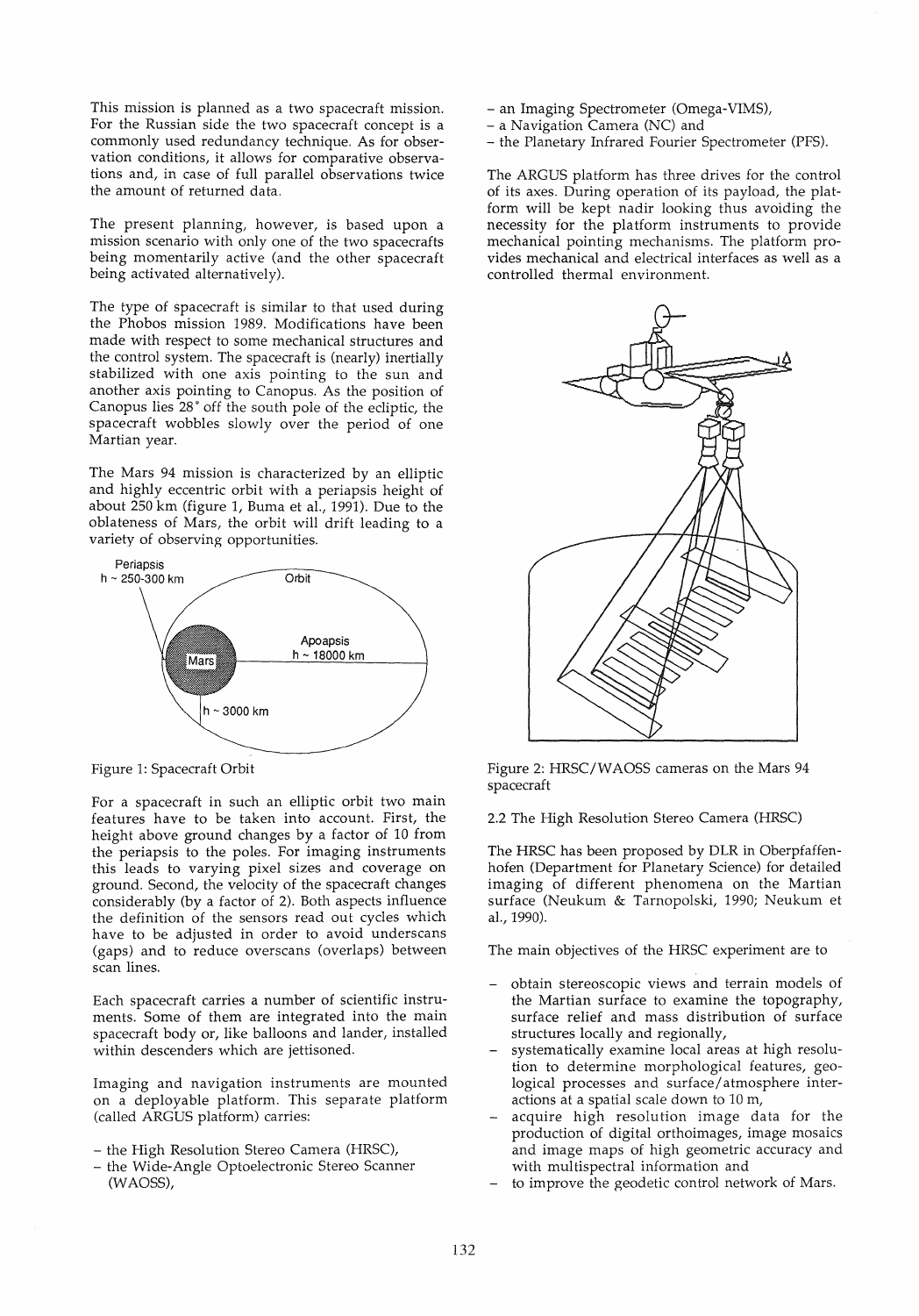A new feature of HRSC is its permanent stereo capability through the 3-line stereo concept. Full three dimensional information on the topography of the Martian surface can be derived from these images.

The HRSC camera concept is defined by three identieal focal planes, each one consisting of three sensor arrays with 5184 active pixels. Together the three focal planes consist of one high-resolution panchromatie (c1ear) nadir channel' (10 m ground resolution at periapsis), two panchromatic (clear) stereo channels with convergence angles of  $\pm 19^{\circ}$  (20 m ground resolution), four colour channels at  $\pm 3^{\circ}$  and  $\pm 16^{\circ}$ (40 m) and two additional channels at  $\pm$  13° (20 m) for photometrie purposes (figure 3).

|                  | Distance/<br>inclination<br>to nadir | Geometric<br>resolution         | Channel                    |
|------------------|--------------------------------------|---------------------------------|----------------------------|
|                  | 86 km<br>71 km<br>57 km              | 20 m<br>40 <sub>m</sub><br>20 m | clear<br>infrared<br>clear |
| Flight direction | 15 km<br>0 km / 0 dea<br>$3.34$ dea  | 40 m<br>10 m<br>40 m            | green<br>clear<br>blue     |
|                  | 12.81 deg<br>15.95 deg<br>18.98 deg  | 20 m<br>40 <sub>m</sub><br>20 m | clear<br>purple<br>clear   |
|                  | Swath width $=$ 52 km                |                                 |                            |

Figure 3: HRSC concept

Notiee, that for HRSC in the following only the two scan lines at the convergence angles of  $\pm 19^{\circ}$  and the nadir line will be considered for stereo aspects. Nevertheless, it should be kept in mind that there will be six more colour or photometrie scan lines available whieh can also be used for interpretation purposes, multispectral applications, and for improving the photogrammetrie capabilities (e.g. in steep terrain).

However, as compared to photographic frame cameras used in airborne photogrammetry, the HRSC images possess separate orientation parameters (position and attitude) for each set of three scan lines, because of the dynamic image acquisition (push broom principle, Hofmann et al. 1982).

Mars's surface is imaged by HRSC by three scan lines differently inclined to the local vertical by instrumental convergence angles (forward looking, nadir and backward looking scan line, see figure 5).

The system generates three overlapping image strips of the Mars surface with parallel projection in flight direction and central projection within each scan line.

2.3 The Wide-Angle Optoelectronie Stereo Scanner (WAOSS)

The proposal for the second camera experiment, the W AOSS, came from the former GDR Space Research Institute (IKF) at Berlin-Adlershof, independently

from the development of the HRSC experiment (Oertel et al., 1991). The basie purposes of WAOSS were the examination of c10ud and dust storm movements and meteorologieal processes within the Martian atmosphere. After the integration of HRSC and WAOSS these tasks have been confirmed. Furthermore, WAOSS will have special capabilities, based on its camera design (see figure 2). This means that in the case of global mapping of the Martian surface topography the HRSC and WAOSS experiments complement one another to a powerful mapping tool. The wide coverage of WAOSS image data ensures that monitoring in different time scales will be possible.

Therefore the main objectives of the WAOSS experiment are to

- obtain global synoptie views of the Martian atmosphere and surface in order to study meteorological, climatological and related surface changes during the course of the mission,
- monitor global atmospheric phenomena over time scales of days, weeks, months, seasons and years,
- monitor polar cap phenomena,
- observe selected atmospherie phenomena at moderate resolution with alongtrack stereo capability,
- observe changes in selected surface features with alongtrack stereo capability and
- to generate DTMs and image maps at global and regional scales.

The WAOSS camera consists of one focal plane, identieal to those used in the HRSC. There will be two panchromatic (clear) stereo channels at  $\pm 25^{\circ}$  and a panchromatic nadir channel with 80 m resolution at periapsis and with a slightly different spectral band (figure 4).



Figure 4: WAOSS concept in the scale of Figure 3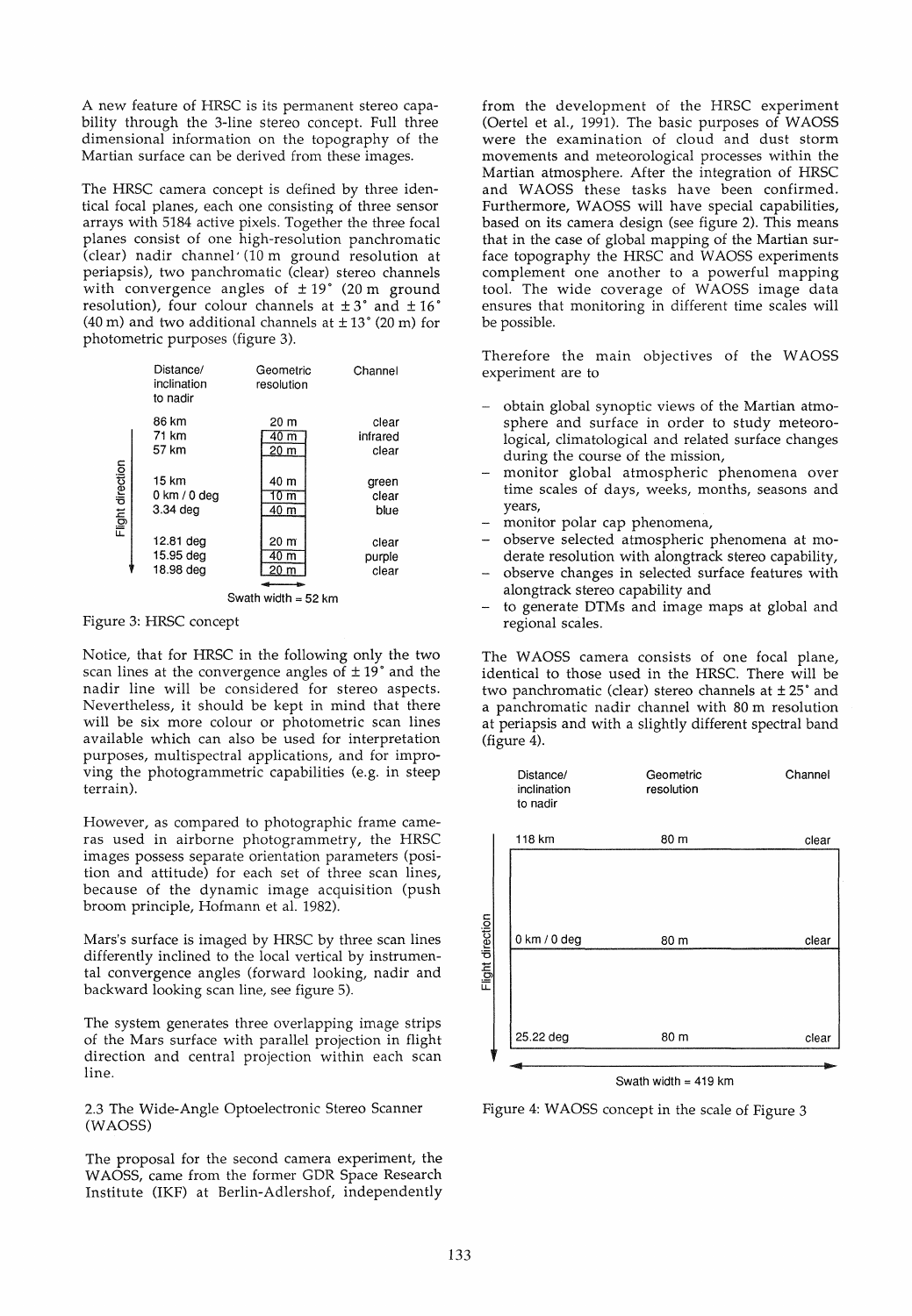

Figure 5: Viewing geometry

### 3. PHOTOGRAMMETRIC AND CARTOGRAPHIC PROCESSING

The procedures of photogrammetrie and cartographie processing of the HRSC and W AOSS image data have to consider several factors, namely

- the lack of geometric reference data; the restitution and photogrammetric modelling processes will be based mainly on navigation data, conjugate points in the 3-line data and tie point information from adjacent strips,
- the elliptic and highly eccentric orbit; it will cause varying spacecraft velocities and viewing distances; the result will be that image strips show inconsistent geometrie conditions,
- the 3-line concept of both cameras; it will provide triple coverage for stereo processing, a challenge for image orientation and image matching,
- the lack of high frequent image information; a huge part of the acquired image data will only show low texture; image matching will therefore need support by photoclinometrie methods,
- changing illumination conditions during the mission; within the production of image maps, especially in the case of image mosaicking, shading methods will have to be examined.

The photogrammetric restitution and the studies on the integration of photoclinometry will be the tasks of the TUM (see also Heipke, 1992), whereas DTM generation, rectification, and cartographie processing will be performed by the TUB.

## 3.1 Photogrammetrie Restitution

The photogrammetrie restitution can be divided into two tasks, namely the automatie determination of conjugate points (image matching) and the photogrammetric point determination.

*- Automatie determination of eonjugate points.*  The determination of conjugate points in the image strips is a necessary prerequisite for any three dimensional evaluation of the data. Digital image matching techniques are an appropriate

means to solve this task. Relevant methods can be classified into two main groups: area based and feature based techniques (e.g. Heipke, 1990). As compared to approaches developed for airborne images, some additional problems exist for the MARS 94 mission: (1) Wide parts of the images will show very little texture. In these parts the determination of conjugate points is only possible with low accuracy and reliability; (2) in order to simultaneously process HRSC and WAOSS imagery, a multi image approach must be designed which takes into account the different ground pixel resolution (10 m and 20 m as eompared to 80 m) and the slightly different speetral bands; (3) image eompression has to be performed in order to obtain a suitable data rate for transmission purposes. This eompression will be based on the diserete eosine transform and result in a deterioration of the radiometrie quality of the data.

To fully exhaust the potential of digital image matehing, a eombination of feature based and area based teehniques will be applied to determine the eonjugate points. Furthermore image pyramids are incorporated into the strategy. In the first step point features and line features are extracted separately in each strip using image processing tools (Barnard et al., 1980; Förstner, 1986). These features are deseribed by attributes such as minimum and maximum gradient, steepness of the autocorrelation function, etc. for point features, and the length and curvature for line features. Based on the attributes and on knowledge of approximate location of conjugate features these are then matched in a robust estimation process. The result is a list of conjugate features, from which conjugate points are extracted. In a second step area based matching is applied to obtain subpixel accuracy for the conjugate points.

*- Loeal, regional and global photogrammetrie point determination.* The photogrammetric point determination, which includes the reconstruction of the exterior orientation of the digital imagery of the HRSC and the WAOSS cameras, represents a central task of the evaluation process in the experiments. It is the precondition for all subsequently derived information and products (e.g. DTM, digital orthoimages). The photogrammetrie point determination is based on the principle of bundle adjustment. The three dimensional coordinates of object points and the parameters of the exterior orientation are simultaneously determined in a least squares adjustment from the following input data, wh ich are considered as observations: (1) image coordinates of conjugate points; (2) elements of the interior orientation; (3) control information (e.g. ground control points (GCP), DTM information); (4) information eoncerning the exterior orientation parameters (position and attitude of the camera during time of recording).

A major problem within the photogrammetric point determination in case of a deep space mission is the definition of the datum with high absolute accuracy. This task has to be solved using non-photogrammetric data like GCP, DTM infor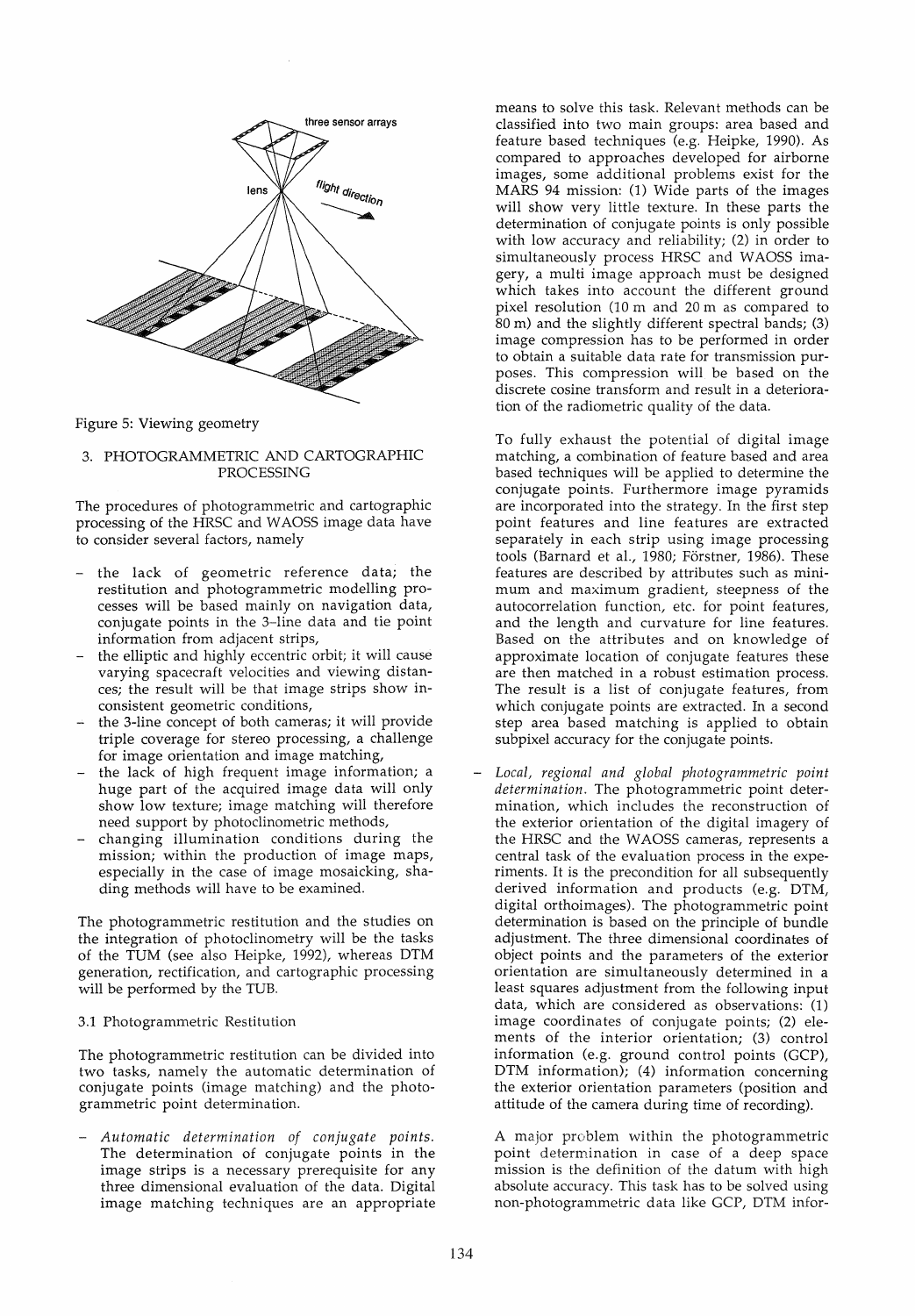mation or absolute observations of the exterior orientation parameters. Since only inaccurate control information of the Mars surface is available, the absolute accuracy of point determination depends highly on precise measurements of the exterior orientation parameters.

The functional model of the photogrammetric bundle adjustment has to be further developed and adopted to the geometric conditions of the MARS 94 mission. This model has to take into account the above mentioned unknowns and observations.

The regional and global point determination will improve and extend the geodetic control network of Mars. It implies the simultaneous adjustment of a large number of image strips and must be based on a combination of HRSC and WAOSS data. Recent investigations for the MOMS-02/D2 project (Müller, 1991; Ebner et a1., 1992) demonstrated, that the accuracy of point determination can be considerably improved, if a block of several overlapping strips is processed simultaneously in a bundle block adjustment. Flight passes of different flight directions yield the most accurate results. This effect is especially important for the MARS 94 mission due to the weak datum information.

# 3.2 DTM Generation and Rectification

As a result from the photogrammetric restitution the parameters of the exterior orientation will be provided for the generation of DTMs and the rectification. This process comprises the following steps:

- *- Image matehing for the determination of DTMs.*  The derivation of a DTM requires a great number of conjugate points in the stereo data sets. In order to determine these point coordinates a combination of matching techniques must be applied. This includes the definition of candidate points by means of interest operators, the use of area based and feature based matching techniques (e.g. Li, 1990) and the application of plausibility tests. Depending on the data quality and the terrain types as weIl special treatment such as iterative approaches or interactive operations might be appropriate.
- *- Derivation of DTMs.* From the image coordinates of conjugate points and the orientation parameters the three dimensional coordinates of the matched points are calculated. From these data a regular DTM will be derived by means of appropriate interpolation techniques.
- *- Refinement of DTMs.* Furthermore it must be taken into account that matching is highly dependent on image texture. Therefore also the combination of photogrammetric and photoclinometric methods will be considered in less textured regions. This is part of the tasks of the TUM.
- *- Reetifieation of the image data.* Based on the DTMs and the orientation parameters the image data will be rectified to orthoimages. The primary products are in black and white, using the HRSC or WAOSS nadir channel. Colour orthoimages can be generated if merging with other spectral bands (with less resolution) is applied, as it is generally the case in cartographic processing (see below). Because of the special geometry each spectral data set has its own exterior orientation, which has to be used for the rectification process.
- *- Generation of follow-up produets.* According to the needs of the HRSC/WAOSS Science Team different types of follow-up products can be generated such as contour maps, shaded reliefs, perspective views, profiles, slope maps ete.

# 3.3 Cartographic Processing

Cartographic data processing is closely connected and interrelated with parts of photogrammetric processing. However, the aspects of cartographic applications dominate the following procedures:

- *- Mosaieking of individual seenes.* In general one map sheet can not be covered by a single scene. Therefore the different input scenes have to be mosaicked to one homogeneous data set (Albertz et al., 1987). With regard to the special geometry of HRSC or WAOSS data the mosaicking is connected with the bundle block adjustment where the orientation parameters of all scenes are computed simultaneously.
- *- Conversion of the data to the partieular map projeetion* selected for the related section of the planet's surface. The mosaicking of the image data and the transformation to the map projection can be achieved in a combined transformation, thus only one resampling process becomes necessary. Resampling is carried out in such a way that high frequency image details are preserved best.
- *- Radiometrie mosaieking.* Due to a variety of effects significant differences in radiometry occur between adjacent scenes (intensity, contrast and colour differences). Through radiometric mosaicking the data of several scenes are converted to one homogeneous data set. This is achieved by an approach which makes use of the multiple information within the overlapping areas of adjacent scenes. The iterative procedure developed for this purpose must be applied for each spectral band (Kähler, 1989). It has already been used for image map production with excellent results.
- *Image enhancement.* Image enhancement (e.g. by me ans of filter techniques) and adaptive processing will be applied in order to achieve best visual presentation in the final image map products.
- *- Merging of image data sets* will be applied in order to combine panchromatic data, providing the high frequency information, and multispectral data,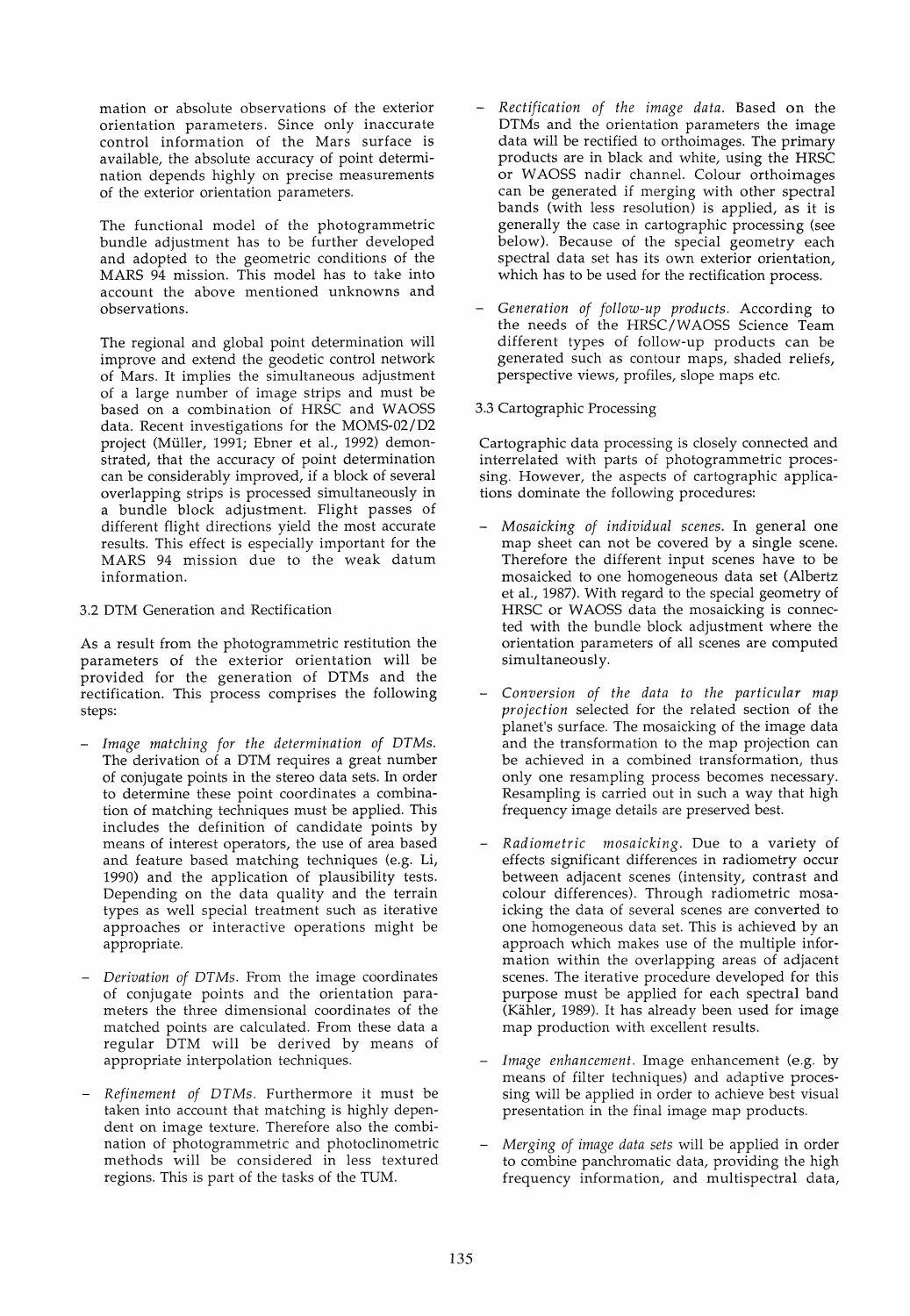providing colour information. This technique has already achieved great importance in the production of terrestrial Satellite Image Maps (e.g. Tauch et al., 1990). Similar techniques must be applied to generate high quality image maps of the Martian surface.

- *Graphical processing* is required in order to generate cartographic products out of the image data. Additional informations such as lines, symbols, letters, numbers etc. have to be integrated in the image data (Albertz et al., 1992). Of particular interest is the integration of contour lines derived from the DTMs.
- *- Generation of film originals.* For the production of image maps the resulting image data sets must be converted to film originals for printing. This is achieved by means of a large format high resolution raster plotter system, whieh transforms the grey values of the image data for each spectral band into a printing screen.

Experimental studies will be carried out for further development of the processing techniques and improvement of the products, centering on the following items:

- *- Illumination problem.* It is very likely, that differences in illumination will be more irritating than is usually the case in terrestrial image maps. Therefore studies concerning the illumination of the terrain are necessary, especially experiments to remove shadow effects on the basis of the DTMs available.
- *- Standardizing of illumination.* In some cases relief shading may be necessary in order to improve the interpretability of morphological features in the image maps. The results desired should be similar to the airbrushed maps in conventional planetary mapping, but much more objective.
- *- Stereo-visualization of thematic data.* The digital approach offers new possibilities for the visualization of scientific findings in three dimensions. Through the combination of stereo image data and stereo-presentation of thematic data, synoptic views can be generated in order to improve analysis and interpretation techniques.

#### 4. EXPECTED PRODUCTS

The products of the photogrammetry /cartography group will consist of highly resolved information for selected areas mainly using HRSC image data and of large areas covered by WAOSS image data with lower resolution. Substantial flexibility will be ensured to derive appropriate products of different resolution for the areas of partieular interest. In detail it is anticipated to produce

- a Mars geodetic control network, considerably improved and extended by means of regional and global point determination. However, as yet the improvement in accuracy is difficult to predict.
- Digital Terrain Models of the particular areas with an accuracy appropriate to  $1:50,000$  topographic maps using HRSC information and DTMs at regional or global scale using W AOSS image data.
- Follow-up products to be derived from the DTMs such as contour maps, profiles, slope maps, perspective views etc.
- Orthoimages in black and white in different scales, derived by rectifieation from the image data of the nadir channels of both instruments and the determined DTMs.
- Image maps in colour with scales varying from 1:500,000 up to 1:50,000 for further interpretation and analysis and as base maps for thematie mapping.
- Topographic maps up to a scale of 1:50,000
- Thematic maps of various kinds according to the scientifie goals and results from specific investigations of the entire science team.

#### 5.0UTLOOK

The HRSC/WAOSS experiments are designed to meet present and future demands for topographie and thematie maps of the Martian surface. For these purposes

the image data will be converted to geometrically corrected standardized formats through photogrammetrie and cartographic processing. Thus the image data will be made available to the scientifie community for further analysis and interpretation, to support locating, processing and interpretation of other types of data, and as a base for the identification' and visualization of scientific findings.

The timeline for the project is characterized by the following milestones:

- delivery of all flight instruments until mid 1993,
- spacecraft delivery to the launch facilities in spring 1994,
- spacecraft launch in fall 1994 (transfer to Mars in about 300 days),
- start of camera operations in October 1995 (scheduled mission duration is more than 700' days or one Martian year until September 1997),
- launch of the second spacecraft in fall 1996.

The development of the software package for photogrammetric and cartographic processing is scheduled to be completed at the end of 1994. The production line will be tested in 1995. The first products can be expected to become available in 1996.